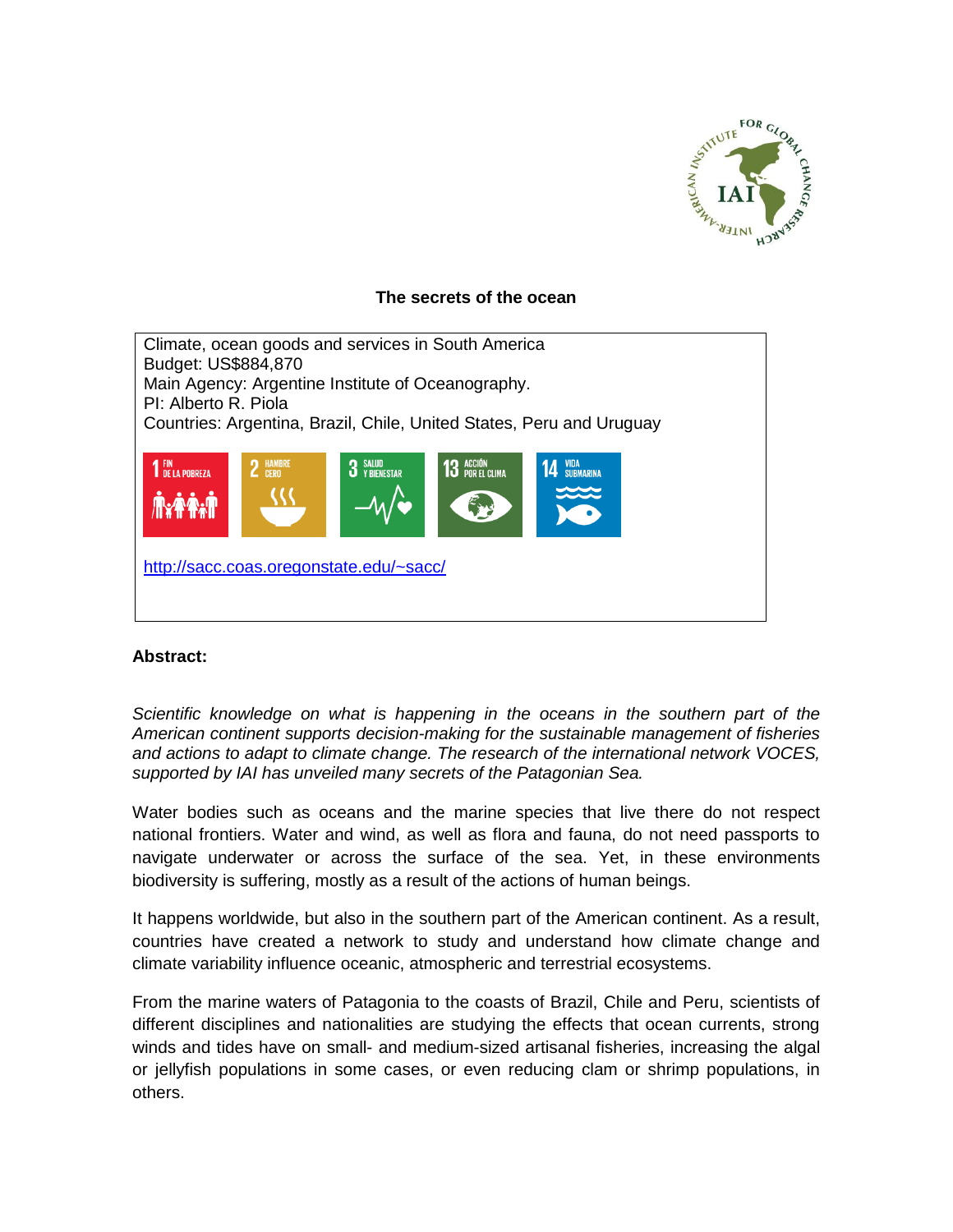For instance, they have found that the Patagonian Sea has particularities that do not happen in other regions. The most evident has to do with a phenomenon that scientists call upwelling, and refers to the ascent of deep ocean waters – usually cold and rich in nutrients – to the surface.

Along the coasts of California, in the United States, Chile and Peru, this phenomenon happens because of the action of the wind. But in the southern part of the continent, the Falkland current sparks the upwelling, helped by the abyssal topography, with the same force as the one caused by the wind in other regions. With the wind this phenomenon can last a few days, yet in the Patagonian Sea it can happen all year long.

"These results suggest that Patagonia could be an important source for iron and other nutrients that fertilize the entire Southern Ocean," researchers say.

But there is more. The Southern Ocean is absorbing carbon dioxide from the atmosphere through biological processes mainly connected with phytoplankton, anchovies, hakes and calamari. It is being deposed in the bottom of the sea where it could rest for hundreds of years. For this reason, the Patagonian Sea is considered as an important CO2 reservoir.

The international network, VOCES, supported by the Inter-American Institute for Global Change Research (IAI), is working to understand these dynamics, producing results based on scientific evidence, comparing them with the findings of peers at climate change meetings, and calling the attention of national and regional decision makers.

The results have been so overwhelming that, in 2016, the Senate of the Argentine Republic approved a declaration in which the project was declared of national interest, through the case file 523/16. The document says: "Reliable scientific information, based on greater available certainty, is an essential component of the development of legislative policy which can evaluate proposals using science, improving its impact on people's lives." The document calls for the harmonization of rules across countries, allowing them to more effectively "respond to natural complexity and mitigate the impact of humans".

VOCES, has coordinated regional marine research initiatives, promoted new scientific research, improved understanding of the processes that occur between marine systems and the deep ocean, and determined their impact on species of great importance for the region. This allows decision makers to develop policies to deal with global warming and protect fisheries.

According to the researchers, the large marine ecosystems of Patagonia, Humboldt and southern Brazil "sustain more than 20 per cent of the global fish catch, host unique biodiversity, and absorb 40 per cent of global  $CO<sub>2</sub>$  emissions".

Because of the importance of fisheries in the region, the project has ensured its assessments have also taken into account the historical and social impact of developments on people who live from artisanal fishing. For example, it looked at the overpopulation of jellyfish in Peru, which impedes the production of anchovies, the country's main fishing resource.